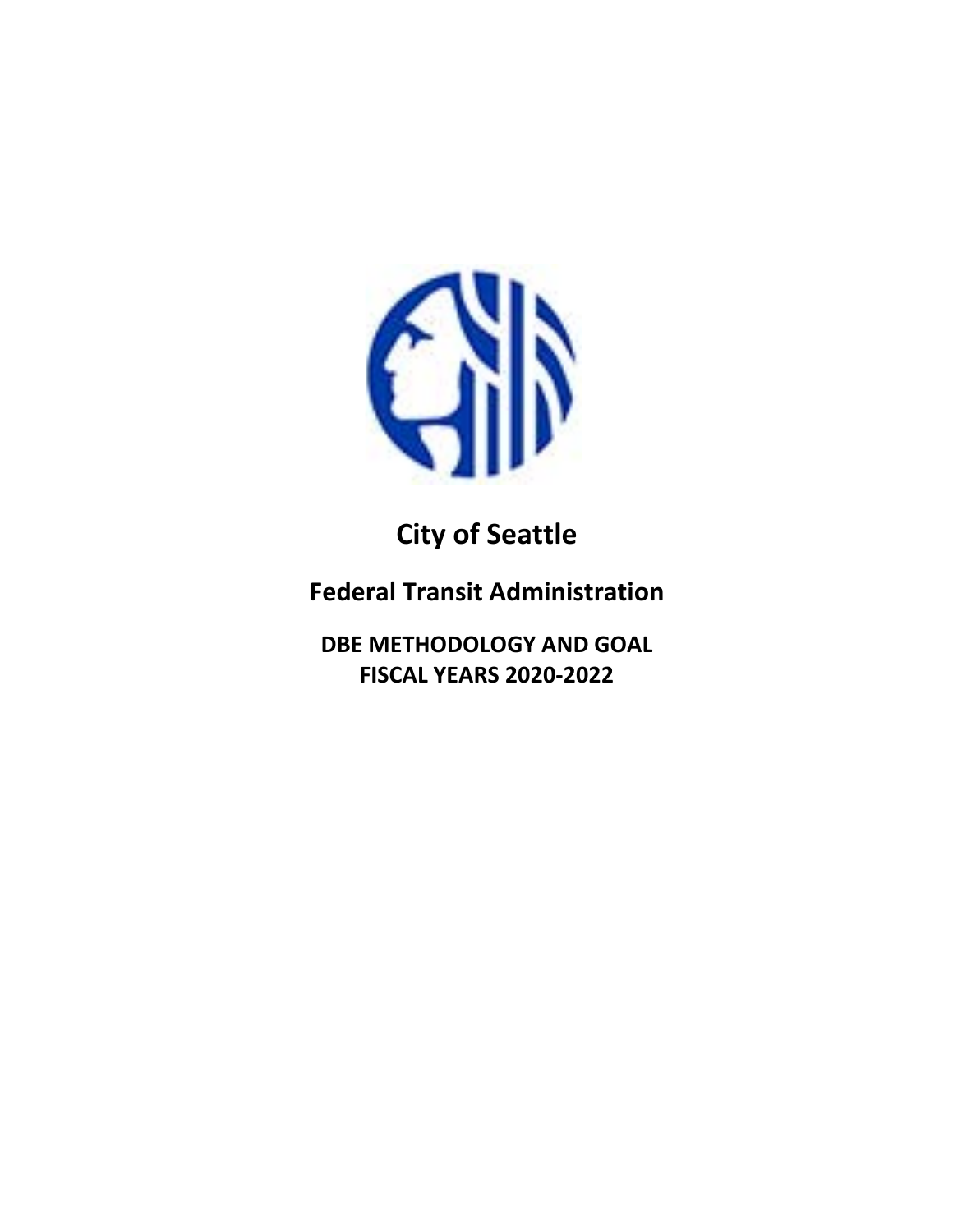# **DISADVANTAGED BUSINESS ENTERPRISE GOAL AND GOAL SETTING METHODOLOGY FISCAL YEARS 2020-2022**

#### I. **SUMMARY**

The City of Seattle has prepared this document to describe the methodology used to establish its overall Disadvantaged Business Enterprise (DBE) goal for Federal Transit Administration (FTA) assisted contracts. The DBE overall goal setting methodology is a requirement set forth in the United States Department of Transportation (USDOT) DBE regulations. Effective March 5, 2010, FTA modified the schedule so that the overall goal must be prepared every three years instead of annually, as previously required. The City of Seattle followed the regulations and guidance contained in the USDOT DBE regulations, 49 CFR Part 26.

#### II. **PROPOSED OVERALL GOAL FOR FFY 2020-2022**

The Seattle Department of Transportation and Seattle Center, both FTA fund recipients, will use an overall DBE goal for the three Federal Fiscal Year (FFY) period 2020-2022 (October 1, 2019 to September 30, 2022) of 17.05% with an 4.05% race-conscious component. This goal will apply to all FTA-assisted contracts and represents the relative availability of DBEs based on evidence of ready, willing and able DBEs in relationship to all comparable businesses which are known to be available to compete in FTA-assisted contracts. The overall DBE goal reflects City staff determination of the level of DBE participation which would be expected absent the effects of discrimination.<sup>[1](#page-1-0)</sup>

#### III. **DBE GOAL SETTING METHODOLOGY**

The USDOT DBE regulations, 49 CFR Part 26 require using a two-step process for setting the overall DBE goal that reflects the level of DBE participation. The first step is the calculation of a base figure for the relative availability of DBEs in the relevant market area. The second step requires examining all relevant evidence to determine what adjustment, if any, is needed to the base figure in order to arrive at an overall goal. Once the adjusted overall goal is determined, the process requires considering what portion of the goal will be met by race and gender-neutral measures.

<span id="page-1-0"></span> $1$  Goal for individual projects will be assessed on a case-by-case basis to determine if adjustments are required given the scopes of work included and DBE availability.



l

*City of Seattle FTA Triennial DBE Goal Methodology 2020- 2022 Page 2 of 12*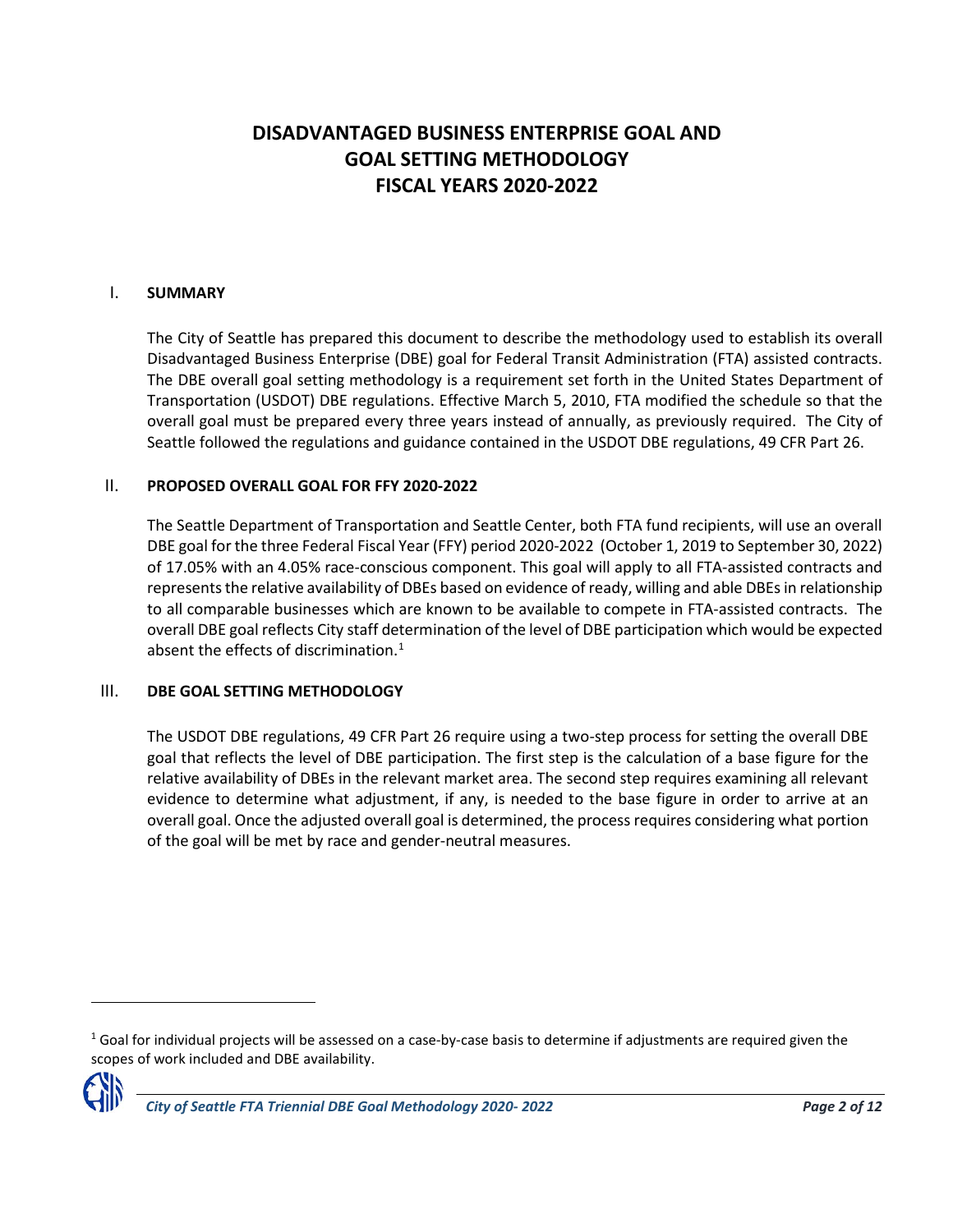#### **STEP 1. BASE FIGURE**

To determine the preliminary DBE goal base figure, the analyses and calculations described on the following pages were conducted in accordance with 49 CFR Part 26.45:

#### **a) Anticipated FTA Funding**

FTA-assisted contracting for Fiscal Years 2020 – 2022 is expected to consist of two main projects from Seattle Department of Transportation and three from the Seattle Center. Additional projects may be undertaken if additional revenue becomes available (the overall DBE goal will be adjusted if necessary). These six anticipated contracts with the calculated percentage of federal dollars allocated to each project category are listed in Table 1.

| <b>Projects</b>                                     | <b>FTA Funds</b> |
|-----------------------------------------------------|------------------|
| <b>Madison Corridor Bus Rapid Transit (BRT)</b>     | \$62,138,226     |
| <b>Roosevelt RapidRide</b>                          | \$31,292,426     |
| <b>Station Reconfiguration</b>                      | \$1,550,000      |
| <b>Westlake Station Electrical Rooms Renovation</b> | \$1,850,000      |
| <b>Train Door Refurbishment</b>                     | \$900,000        |
| <b>Train Floorr Refurbishment</b>                   | \$900,000        |
|                                                     | \$98,630,652     |

Table 1: Anticipated FTA-assisted contracts for FY 2020 - 2022

# **b) Assignment of Work Codes/NAICS Codes**

The study next analyzed the scope of work of each project category and identified North American Industry Classification System (NAICS) codes by project and description, as shown in **Table 2.**

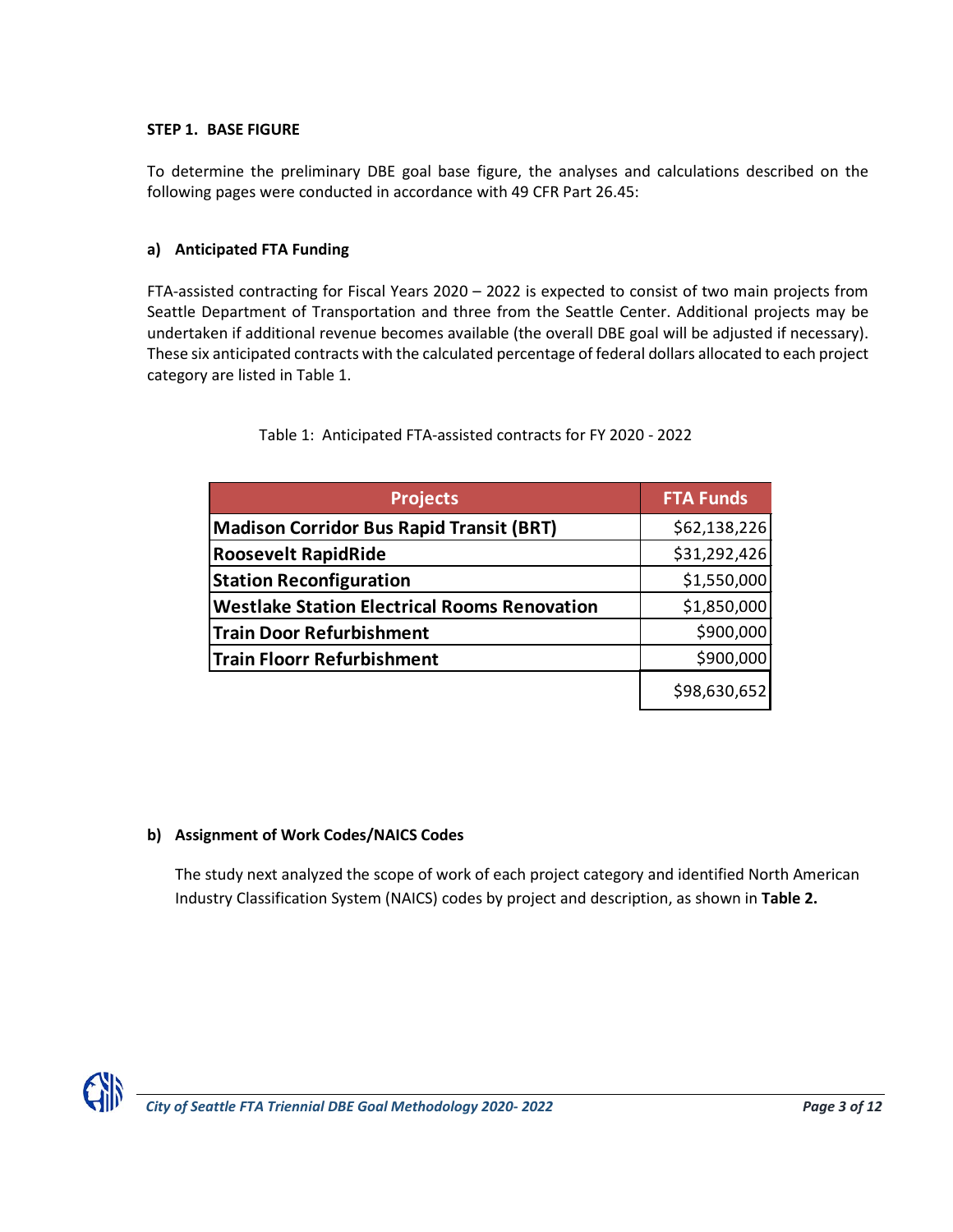| <b>Projects</b>                                               | <b>NAICS</b> | <b>NAICS Description</b>                                 |
|---------------------------------------------------------------|--------------|----------------------------------------------------------|
|                                                               | 237310       | Highway, street and Bridge Construction                  |
|                                                               | 237110       | Water and Sewer Line and Related Structures Construction |
| <b>Madison Corridor Bus Rapid</b>                             | 238210       | Electrical Contractors and other wiring installation     |
| <b>Transit (BRT)</b>                                          | 541330       | <b>Engineering Services</b>                              |
|                                                               | 561730       | Landscaping Services                                     |
|                                                               | 561990       | All other support Services                               |
|                                                               | 237310       | Highway, street and Bridge Construction                  |
|                                                               | 237110       | Water and Sewer Line and Related Structures              |
|                                                               | 238210       | Electrical Contractors and other wiring installation     |
| <b>Roosevelt RapidRide</b>                                    | 541611       | <b>Strategic Planning Consultant Services</b>            |
|                                                               | 541820       | <b>Public Relations Consulting Agencies</b>              |
|                                                               | 561730       | Landscaping Services                                     |
|                                                               | 561990       | All other support Services(Traffic control)              |
|                                                               | 238210       | Electrical Contractors and other wiring installation     |
|                                                               | 238990       | All other Specialty Trade Contractors                    |
| <b>Station Reconfiguration</b>                                | 541310       | <b>Architectural Services</b>                            |
|                                                               | 541330       | <b>Engineering Services</b>                              |
|                                                               | 238210       | Electrical Contractors and other wiring installation     |
| <b>Westlake Station Electrical</b><br><b>Rooms Renovation</b> | 238220       | Plumbing, heating, and Air-Conditioning Contractors      |
|                                                               | 541330       | <b>Engineering Services</b>                              |
|                                                               | 238990       | All other Specialty Trade Contractors                    |
| <b>Train Door Refurbishment</b>                               | 541330       | <b>Engineering Services</b>                              |
|                                                               | 238990       | All other Specialty Trade Contractors                    |
| <b>Train Floorr Refurbishment</b>                             | 541330       | <b>Engineering Services</b>                              |

*Table 2: Anticipated FTA-assisted contracts Classified by NAICS codes and description* 

# **c) Determination of Market Area**

For purposes of DBE goal-setting, Seattle market area was defined as the Tri-County region including King, Pierce and Snohomish Counties, based on City of Seattle service area and bidder/vendor database profiles. The substantial majority of contractors and subcontractors working on City projects are located in one of these three counties. This market area is also used by Sound Transit, a local FTA recipient.

# **d) Calculation of Relative Availability**

49 CFR Part 26.45 Section (c) states that Step 1 must begin by determining a base figure for Relative Availability, and that any percentage figure derived is considered a basis to begin examining all evidence available within the jurisdiction. The City of Seattle calculated Relative Availability of DBE firms using the following sources of information:

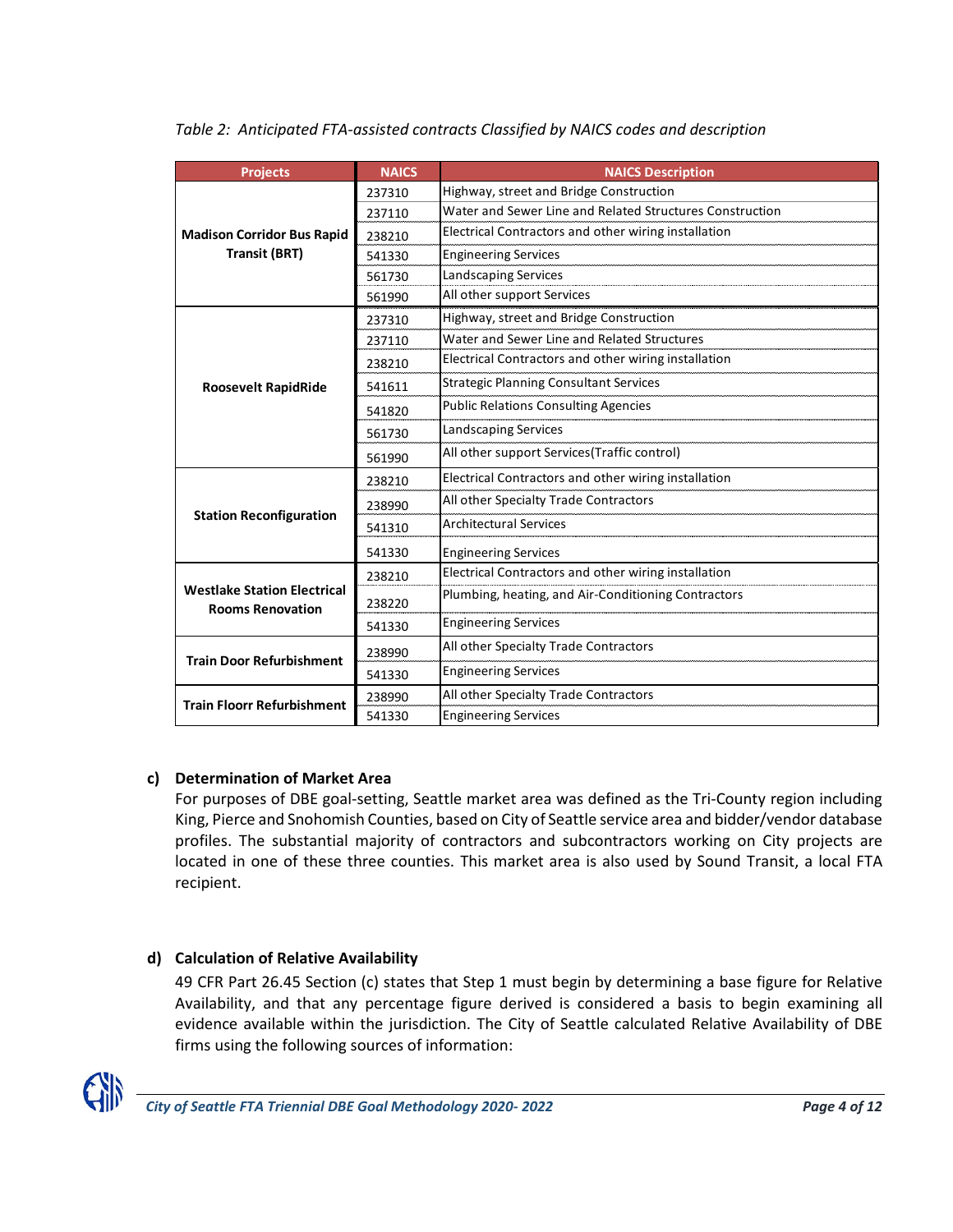- The *Washington State Office for Minority and Women Business Enterprise (OWMBE)* was used to identify the number of certified DBEs willing to perform work in the City of Seattle's market area for each NAICS code identified in the four contracts included in the analysis.
- The *U.S. Census Bureau's County Business Patterns (CBP) database* was used to identify the total number of businesses available in the City of Seattle's market area to work on each of NAICS code identified for the anticipated contracts. For this analysis, the most recent available (2016) data from the CBP was used.

The relative availability was calculated dividing the number of DBEs (numerator) by the number of all businesses (denominator) for each NAICS code. The calculations yielded the following percentages (noted as "DBE% Relative Availability" Table 3).

Relative Availability = Number of DBEs All firms (including DBEs and non DBEs)

*Table 3: Relative Availability*

|              |             |                     | GOAL SETTING - DBE ANALYSIS TOWARDS FTA GOAL |              |      |              |                |              |       |
|--------------|-------------|---------------------|----------------------------------------------|--------------|------|--------------|----------------|--------------|-------|
| <b>NAICS</b> |             | <b>CENSUS (CBP)</b> |                                              |              |      | <b>OMWBE</b> |                |              | DBE % |
|              | <b>King</b> | Pierce              | Snoh                                         | <b>Total</b> | King | Pierce       | Snoh           | <b>Total</b> |       |
| 237310       | 52          | 26                  | 29                                           | 107          | 18   | 1            | 3              | 22           | 20.6% |
| 238210       | 471         | 229                 | 285                                          | 985          | 14   | 6            | 1              | 21           | 2.1%  |
| 238220       | 469         | 198                 | 269                                          | 936          | 6    | 3            | $\overline{2}$ | 11           | 1.2%  |
| 238990       | 141         | 94                  | 94                                           | 329          | 14   | 12           | 3              | 29           | 8.8%  |
| 561990       | 104         | 35                  | 27                                           | 166          | 12   | 4            | $\overline{2}$ | 18           | 10.8% |
| 541310       | 435         | 37                  | 33                                           | 505          | 22   | 2            | $\overline{2}$ | 26           | 5.1%  |
| 541330       | 714         | 97                  | 185                                          | 996          | 55   | 3            | 7              | 65           | 6.5%  |
| 541611       | 941         | 78                  | 129                                          | 1,148        | 70   | 6            | 9              | 85           | 7.4%  |
| 541820       | 132         | 7                   | 10                                           | 149          | 9    | 1            | 3              | 13           | 8.7%  |
| 561730       | 766         | 281                 | 397                                          | 1.444        | 12   | 8            | 6              | 26           | 1.8%  |
|              |             |                     |                                              | 7,000        |      |              |                | 382          | 5.5%  |

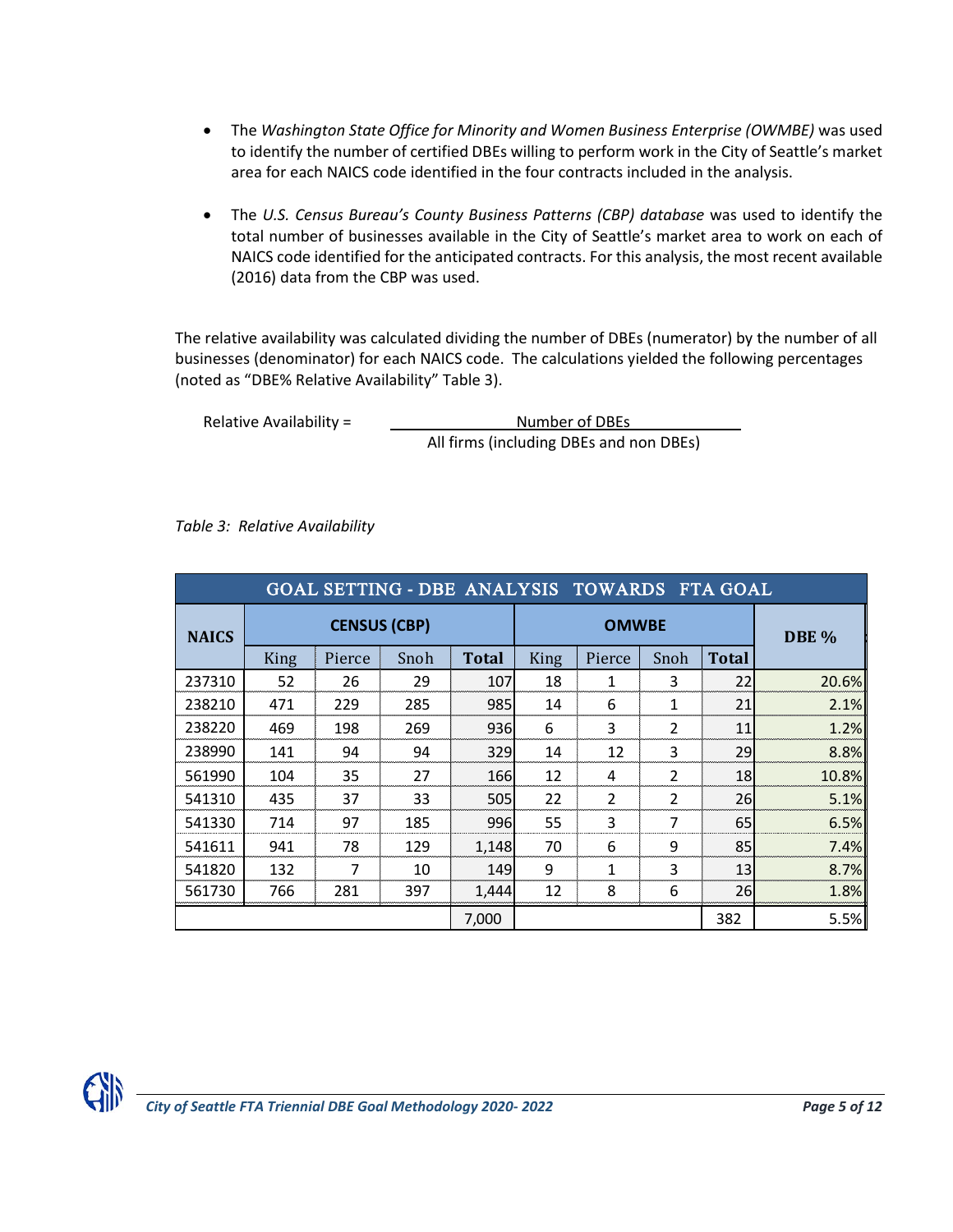#### **e) DBE Decertified Firms**

FTA's "Tips for Goal Setting" recommend making adjustments for decertification in Step One (Base Figure) of the process. The decertification of DBE firms is administered by OMWBE. The list of decertified firms was not available therefore no adjustments were made to the Step One.

#### **f) Weighted Base Figure**

Following the FTA recommendations from the "Tips for Goal setting" the relative availability was weighted based on the dollar amount projected to be spent on each NAICS code. This part of the process emphasizes contracting opportunities based on relative importance to the City needs.

A weight was calculated based on the projected dollars assigned to each NAICS code. Then, for each NAICS code, the percentage of relative DBE availability was multiplies times the corresponding weight. Finally, the resulting weighted percentages were added up to, as shown in Table 4. The weighted DBE availability is 15.1%.

Weighted Base Figure = Weight x Relative Availability

|              |                  | Weight %                       | <b>CENSUS (CBP)</b> | <b>OMWBE</b>       | DBE %                              | % Weighted         |
|--------------|------------------|--------------------------------|---------------------|--------------------|------------------------------------|--------------------|
| <b>NAICS</b> | <b>FTA Funds</b> | <b>Federal</b><br><b>Funds</b> | <b>Total Firms</b>  | <b>Total Firms</b> | (Relative<br><b>Availability</b> ) | <b>Base Figure</b> |
| 237310       | \$<br>62,448,326 | 63.3%                          | 107                 | 22                 | 20.6%                              | 13.02%             |
| 238210       | \$<br>17,795,328 | 18.0%                          | 985                 | 21                 | 2.1%                               | 0.38%              |
| 238220       | \$<br>100,000    | 0.1%                           | 936                 | 11                 | 1.2%                               | 0.00%              |
| 238990       | \$<br>2,450,000  | 2.5%                           | 329                 | 29                 | 8.8%                               | 0.22%              |
| 561990       | \$<br>6,015,328  | 6.1%                           | 166                 | 18                 | 10.8%                              | 0.66%              |
| 541310       | \$<br>250,000    | 0.3%                           | 505                 | 26                 | 5.1%                               | 0.01%              |
| 541330       | \$<br>3,844,426  | 3.9%                           | 996                 | 65                 | 6.5%                               | 0.25%              |
| 541611       | \$<br>200,000    | 0.2%                           | 1,148               | 85                 | 7.4%                               | 0.02%              |
| 541820       | \$<br>200,000    | 0.2%                           | 149                 | 13                 | 8.7%                               | 0.02%              |
| 561730       | \$<br>2,287,664  | 2.3%                           | 1,444               | 26                 | 1.8%                               | 0.04%              |
|              | \$<br>98,630,652 | 100.0%                         |                     |                    |                                    | 15.1%              |

#### *Table 4: Weighted Base Figure*

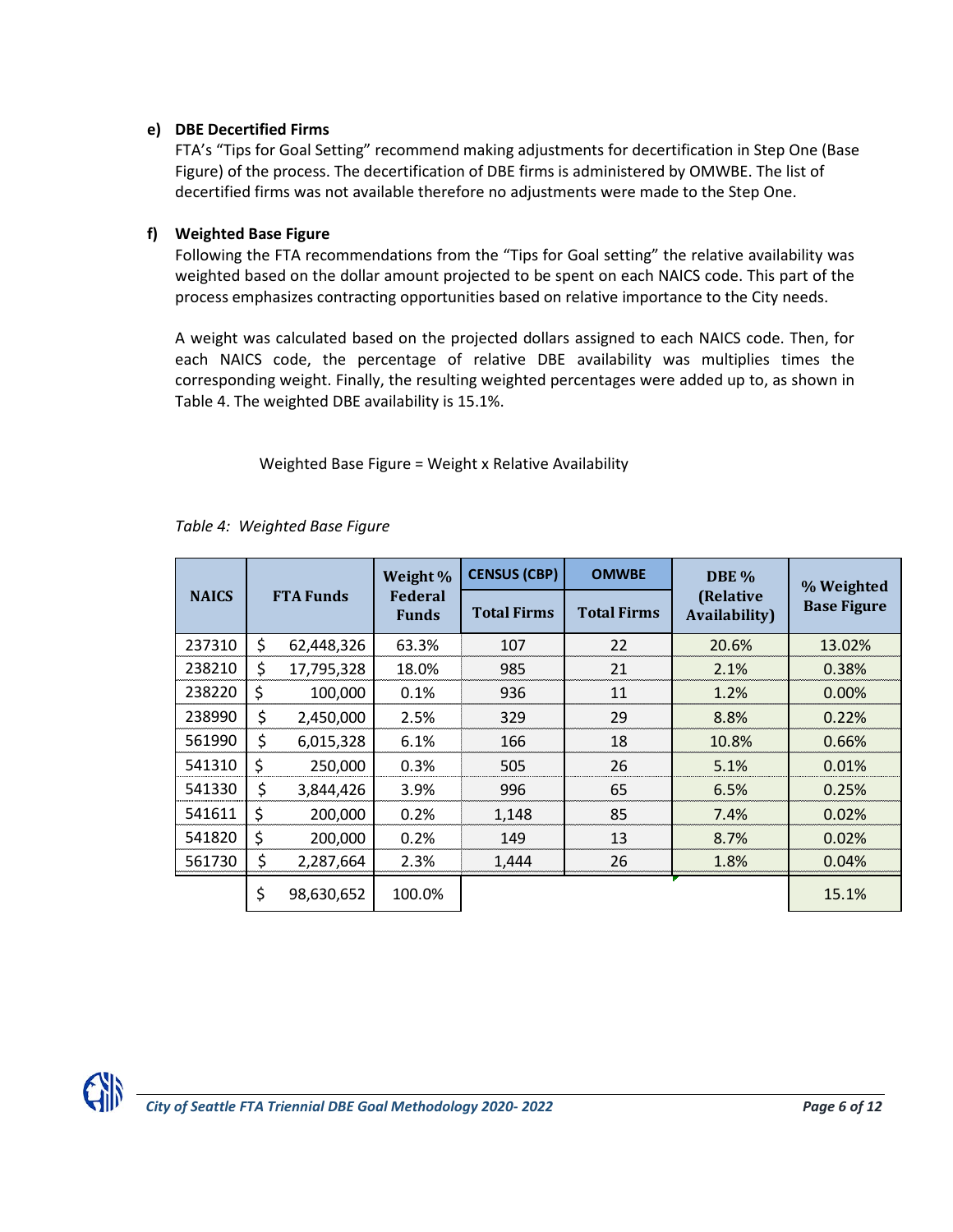#### **STEP 2. BASE FIGURE ADJUSTMENT**

Per 49 CFR 26.45(d), following calculation of a base figure, all available evidence must be examined to determine what adjustment, if any, is needed to the base figure to make the DBE goals as precise as possible. This adjustment can be made if relevant and reliable data is available. The City of Seattle considered the following factors in order to determine whether an adjustment to the Step 2 base figure is appropriate for the FY 2020-2022 goal.

• Other Disparity Studies

Sound Transit is currently conducting a disparity study. This study will report on the current market availability and capacity of Disadvantaged Business Enterprises ("DBEs") and Minority Businesses and Women owned Businesses ("collectively M/WBE") and their utilization. This study will also identify SBE utilization and any disparity of DBEs and M/WBEs and utilization in transportation or similarly related engineering and construction industries. Unfortunately, data from that study will not be available until later this year. The only comparable data source is Sound Transit previous 2013 study. Because the 2013 study evaluated contracting activity between 2017-2019, the City of Seattle determined the data is not recent enough to reflect current or future contracting trends. At this time, the City of Seattle is not aware of any other regional DBE disparity studies for similar agencies.

- Other sources of data suggested by FTA that were not available at the time this document was written include:
	- o Statistical disparities in the ability of DBEs to get financing, bonding and insurance; and
	- o Data on employment, self-employment, education and training, union apprenticeship programs.

## • Historical DBE participation

The table below reflects the DBE participation on FTA – assisted contracts awarded within the last three (3) federal fiscal years.

| FY - DBE Annual review | Contract Awards (\$)                                 | <b>DBE Participation</b><br>(Dollar Value) | <b>FTA DBE</b><br>Participation (%) |
|------------------------|------------------------------------------------------|--------------------------------------------|-------------------------------------|
| 2017                   |                                                      |                                            |                                     |
| 2018                   | 1,265,690                                            | 256,913                                    | 20%                                 |
| $2019^2$               | 3,255,968                                            | 610,848                                    | 19%                                 |
|                        | Median DBE Participation within the last three years |                                            | 19%                                 |

*Table 5: Dollar Value of Past DBE Participation*

The DBE participation attainments during the last two years provide evidence of DBE availability and capacity to perform on FTA Federal funded projects. The work performed during the FFY 2017 period on direct FTA grants was very limited and consisted only of continuation of previously awarded contracts with no DBE participation. The City did not award nor have any commitments for FFY 2017 and had no contract completed in this timeframe. Table 5 shows that City of Seattle has consistently exceeded the goal and has a median of 5.1% of participation in excess of the Overall goal.

\_\_\_\_\_\_\_\_\_\_\_\_ <sup>2</sup> Overall DBE utilization expected for 2019 fiscal year.

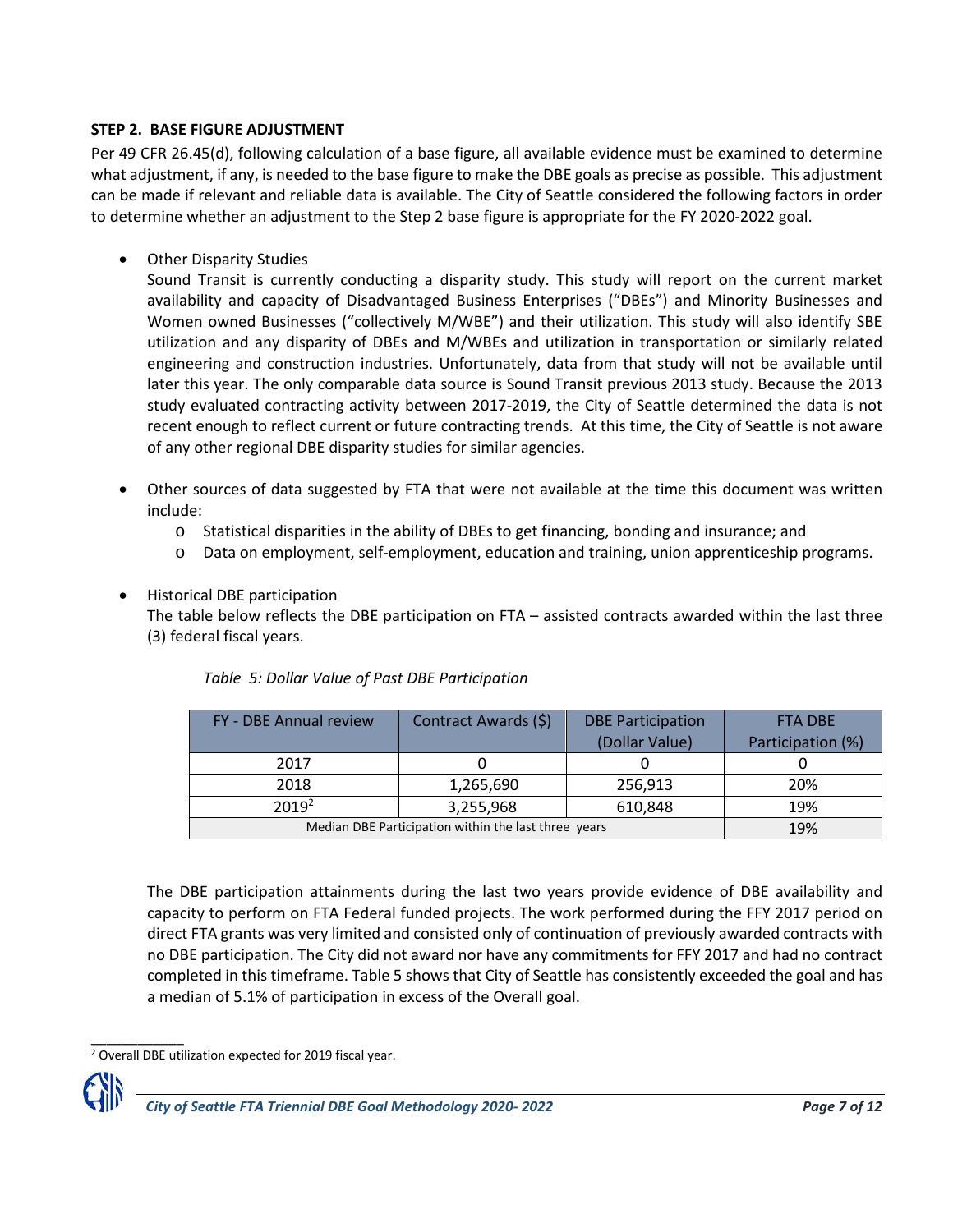City of Seattle also considered the amount by which past goals were exceeded, as well as past history of inability to achieve goals in determining the race-neutral and race-conscious proportion. FTA recommends increasing the race-conscious portion of the annual goal to account for the proportion of previous years' goals that was not met or increasing the race-neutral portion to account for exceeding goals.

A review of past DBE participation during the three years showed there is not a correlation to the total amount of contract dollars awarded and the percentage of DBE participation. For example, while FFY 2018 had a lower amount of total federal dollars, it did not have the lowest DBE participation percentage.

| <b>Triannual</b><br><b>Fiscal Years</b> | <b>Anticipated FTA</b><br><b>Federal funds</b> | Similar scope of<br>work (NAICS) |
|-----------------------------------------|------------------------------------------------|----------------------------------|
| 2017 - 2019                             | 16,731,325                                     | 11,869,825                       |
| 2020 - 2022                             | 98,630,652                                     | 65,202,870                       |

*Table 6: Comparison scope of work (Triannual Fiscal Years)*

The forecasted budget of federal funds for construction in FFY 2020- 2022 is anticipated to be significantly more than in the past three years. City of Seattle anticipates that the work contracted over the next three fiscal years (FFY 2020-2022) will be 60% similar within scope of work to that contracted over the past three years (FFY 2017-2019) See table 6.

The resulting conclusion was that although the overall amount of federal contracting dollars may be increased, the ratios of the type of work to be performed will remain approximately the same.

A final DBE goal was calculated as the average of the base figure and Sound Transit's DBE goal. Based on this analysis, the City of Seattle proposes an overall DBE goal of 17.05% of FTA funds that will be expended in FTA-assisted contracts in Fiscal Years 2020-2022, exclusive of funds to be used for the purchase of transit vehicles and equipment.

## **Average Median Past Participation % with Base Figure %:**

$$
\frac{19\% + 15.1\%}{2} = 17.05\%
$$

**\_\_\_\_\_\_\_\_\_\_\_\_\_\_\_** <sup>3</sup> Race Neutral DBE utilization expected for 2019 fiscal year

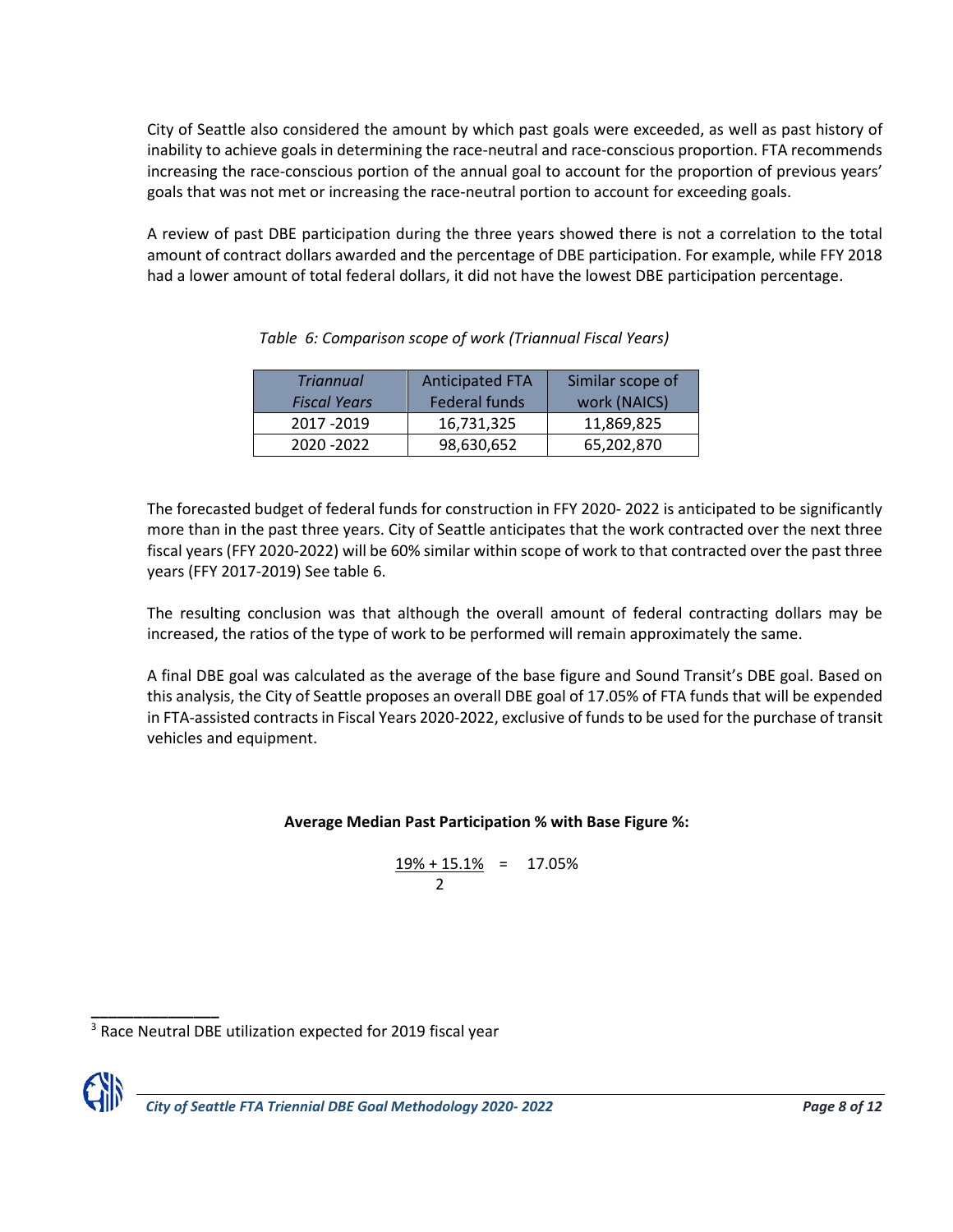## **USE OF RACE-NEUTRAL METHODS AND DBE CONTRACT GOALS**

The U.S. DOT regulations require that race-neutral methods be used to the maximum extent feasible to achieve the DBE overall goal. City of Seattle is committed to implement strategies to maximize DBE participation through race-neutral methods including making efforts to assure that bidding and contract requirements facilitate participation by DBEs and other small businesses; breaking large projects into smaller subparts for which small businesses and DBEs will be more likely to compete; encouraging prime contractors to subcontract portions of the work that they might otherwise perform themselves; and providing technical assistance, communications programs, and other support services to facilitate consideration of DBEs and other small businesses.

|                   | Race - Neutral DBE<br>Amount                         | <b>Total Contract</b><br>Amount | RN DBE % |
|-------------------|------------------------------------------------------|---------------------------------|----------|
| 2017              |                                                      |                                 | 0%       |
| 2018              | 159,968                                              | 1,265,690                       | 13%      |
| 2019 <sup>3</sup> | 610,848                                              | 3,255,968                       | 19%      |
|                   | Median DBE Participation within the last three years |                                 | 13%      |

Our annual review analysis and semi-annual DBE reports over the past three years has consistently exceeded the goal and has a median DBE participation of 13%. This combined with the race-neutral efforts methods that the City of Seattle currently use and will continue implementing is confident that can meet the race-neutral goal.

A factor in assessing the availability of DBE firms is the capacity concerns Related to Industry growth that may impact the types of contracting opportunities in the future. The state of Washington is experiencing significant growth which is forecasted to continue throughout the next three years. There are concerns that concurrent major projects may potentially impact the availability of DBE firms that provide cross-over services such as civil engineering, environmental, concrete, building construction, trucking, etc.

Based on this information, the City of Seattle proposes an overall DBE goal of 17.05 % with an 4.05% raceconscious component 13% race and gender-neutral component on FTA-assisted contracts to be awarded in Fiscal Year 2020 through Fiscal Year 2022. The City will continue implementing race-neutral methods for facilitating DBE participation which have proven to be effective, such as:

- Advising prospective contractors of areas for possible subcontracting and of the availability of ready, willing and able subcontractors, including DBE firms, to perform such work.
- Hosting Meet the Prime networking events. These events provide opportunities for small businesses to build relationships with large contractors that do business with the City and other agencies in the Puget Sound region. At these events, small businesses share their products, services and professional expertise with large businesses and City staff.
- Holding "First Friday" events. The City conducts a monthly event staffed by contract administrators and buyers. DBEs and other small businesses share information about their products and services with staff, learn about City processes and programs and obtain information and assistance on registering as

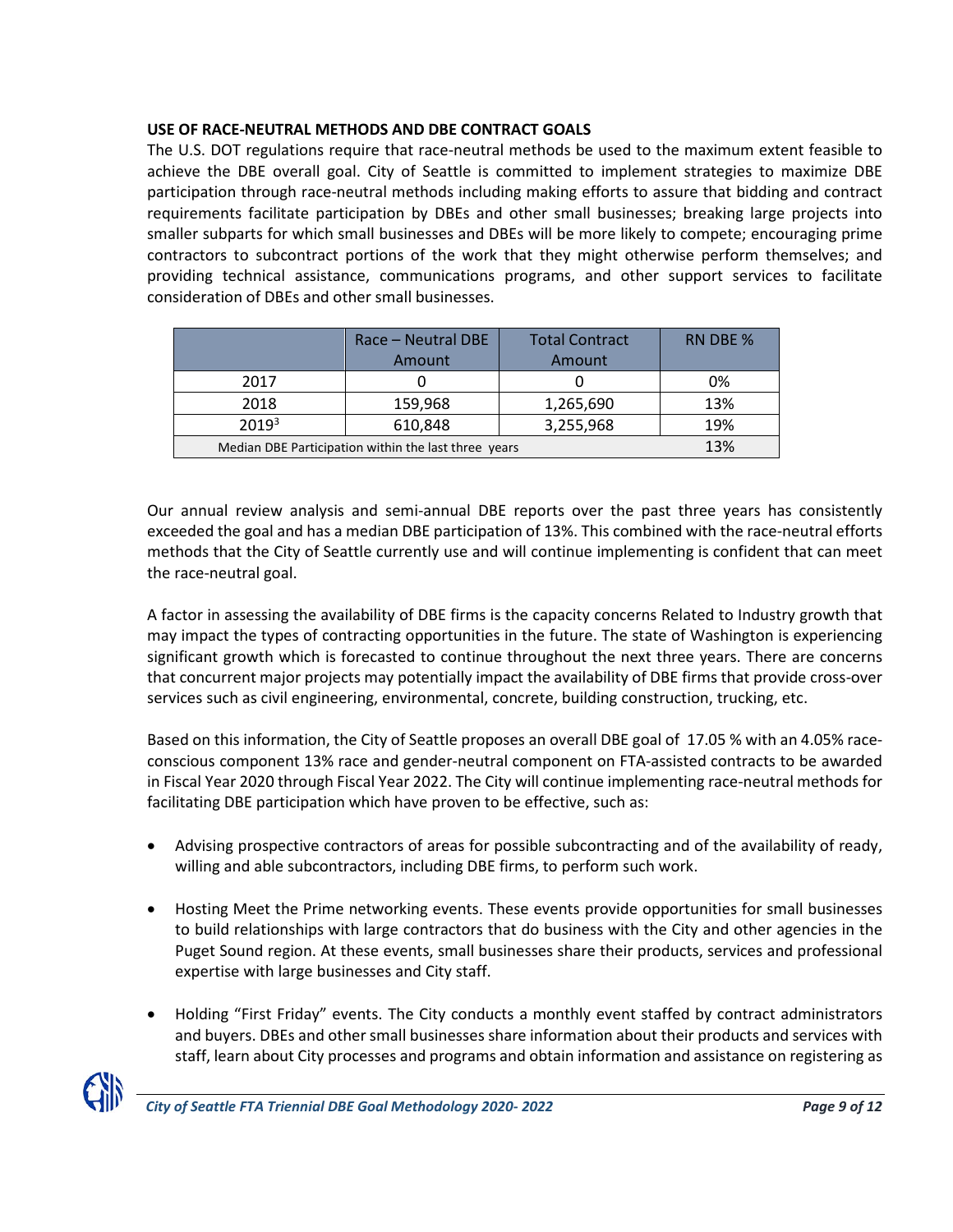a vendor with the City. This year, City of Seattle expanded this program by providing the First Friday Spanish-workshop every quarter.

- Attending vendor fairs/business networking events. City of Seattle representatives attend vendor fairs hosted by other agencies to share upcoming contracting opportunities and to provide information on how to do business with the City.
- Maintaining memberships in contracting stakeholder organizations. The City of Seattle is a member of multiple contracting-oriented organizations and attends monthly membership meetings and membership events to inform contractors about upcoming opportunities.
- Providing contract look-ahead information: The City conducts an annual networking event to showcase projects from the City's capital departments. Outreach activities are targeted to small and disadvantaged businesses to encourage business networking and teaming. Project managers from each of the City's capital departments present their projects by describing the scopes of work, schedule and budget.
- The City selected the Northwest Mountain Minority Supplier Development Council (NWMMSDC) through a competitive process to provide Technical Assistant begining last quarter of 2019. NWMMSDC will provideno-cost, independent, one-on-one counseling services to DBEs, small businesses and any other businesses interested in finding, bidding and winning City of Seattle contracts and subcontracts and contracts with other government entities.
- City of Seattle will continue monitoring DBE participation for federal-aid projects annually to determine whether market conditions warrant adjustments to the overall DBE goal, or individual race-conscious and race-neutral components.

## **PUBLIC PARTICIPATION**

The City of Seattle followed the regulations and guidance contained in the USDOT DBE regulations, 49 CFR Part 26. and employs a consultative process requesting input from organizations serving or representing DBEs, minority-owned or women-owned business, state or local procurement offices, public agencies responsible for enforcing civil right laws, local labor offices, and any other relevant organizations.

The purpose of this public consultantion was to gather information concerning the availability of disadvantaged and non-disadvantaged businesses, the effects of discrimination on opportunities for DBEs, and our efforts to establish a level playing field for the participation of DBEs. The City of Seattle invited members of multipleorganizations to meet in person, including but not limited to: Tabor 100, National Association of Minority Contractors, Washington Association of General Contractors, Northwest Mountain Minority Supplier Diversity Council, Northwest Small Business Transportation Resource Center, Women's Transportation Seminar and Women in Highway Construction. The public engagement meeting were on the following dates (See list of attendees and sample of email invitation below):

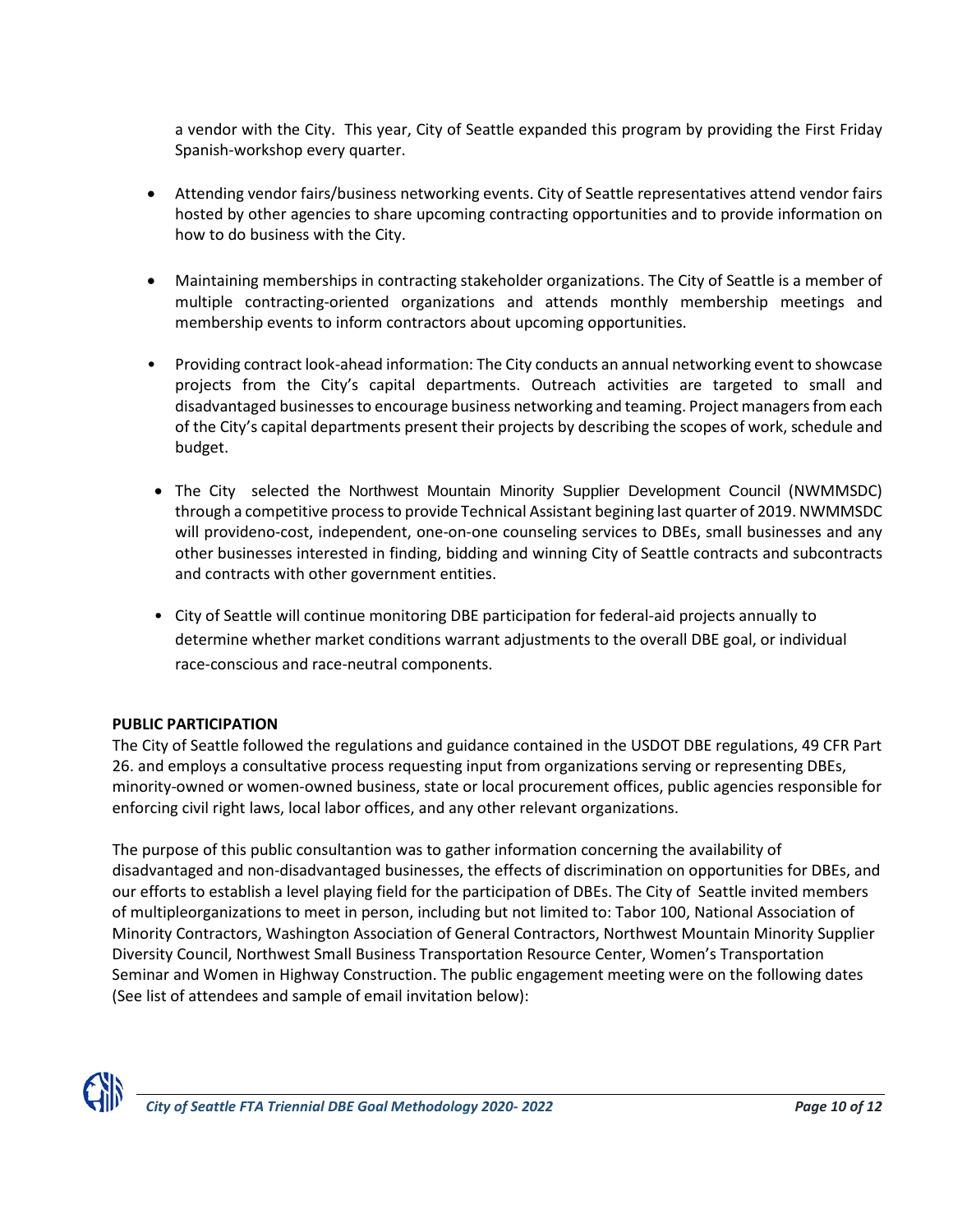- July 22, 2019 at Seattle Municipal Tower
- July 23, 2019 at Northgate Community Center
- July 24, 2019 at Tabor HUB, University of Phoenix, Tukwila

The comments provided by the public were taken into consideration and modifications were made to determinate the availability of DBE firms.

City of Seattle will publish the proposed overall annual DBE goal for the triennium in the Seattle Daily Journal of Commerce and City of Seattle website. The notice will informe that the proposed goal will be available for public comment of the goal methodology for over 30 days from the date of publication.

|                                   |                                | <b>City Purchasing and Contracting Services</b><br>FTA - DBE Goal Setting 2020-2022 Presentation |                                                        |                               |
|-----------------------------------|--------------------------------|--------------------------------------------------------------------------------------------------|--------------------------------------------------------|-------------------------------|
|                                   |                                |                                                                                                  |                                                        |                               |
|                                   | $145.4080$ Time: 5.6 pm        |                                                                                                  |                                                        |                               |
|                                   |                                | <b>Record of Attendance</b>                                                                      |                                                        |                               |
| Name                              | Phone                          | <b>Email Address</b>                                                                             | Company name                                           |                               |
| REIS<br>KICH                      | $206 - 621 - 1218$<br>ext. 227 | riche linassociates.com                                                                          | Lin & Associates                                       |                               |
| amara                             | H <sub>c</sub>                 | (206) 639 gyps Vesweran flagger gmail com                                                        | Yes we Canflage                                        |                               |
| Rachel Neverny                    |                                | $200 - 4162 - 6353$ rowerhy epirbis.com                                                          | $P$ $P$ $R$                                            |                               |
|                                   | 206.321.4205<br>StephersON     | Josh @ Stephenson assembly, com                                                                  | StA Communications                                     |                               |
| FerrandoW                         | wher                           |                                                                                                  | 2532436457 Frantinizementalog Nu MTO MOR               |                               |
| Marcela                           | 102                            |                                                                                                  | 425 344 8641 Marcha @ opensionales can 63\$ Associates |                               |
|                                   |                                |                                                                                                  |                                                        |                               |
|                                   |                                |                                                                                                  |                                                        |                               |
|                                   |                                |                                                                                                  |                                                        |                               |
|                                   |                                | <b>City Purchasing and Contracting Services</b>                                                  |                                                        |                               |
|                                   |                                | FTA - DBE Goal Setting 2020-2022 Consultation meeting                                            |                                                        |                               |
| Date: $7/23/19$                   |                                |                                                                                                  |                                                        |                               |
|                                   |                                |                                                                                                  |                                                        |                               |
| Location: North gate __ Time: 6-7 |                                |                                                                                                  |                                                        |                               |
|                                   |                                | <b>Record of Attendance</b>                                                                      |                                                        |                               |
|                                   |                                |                                                                                                  |                                                        |                               |
| Name<br>SANTANU MOWAR             | Phone<br>$425 - 218 - 9316$    | <b>Email Address</b><br>5 m ower @ comeast met                                                   | Company name<br>Pacific Geo Enge<br>PGE                | <b>Certified</b><br>DBE (Y/N) |